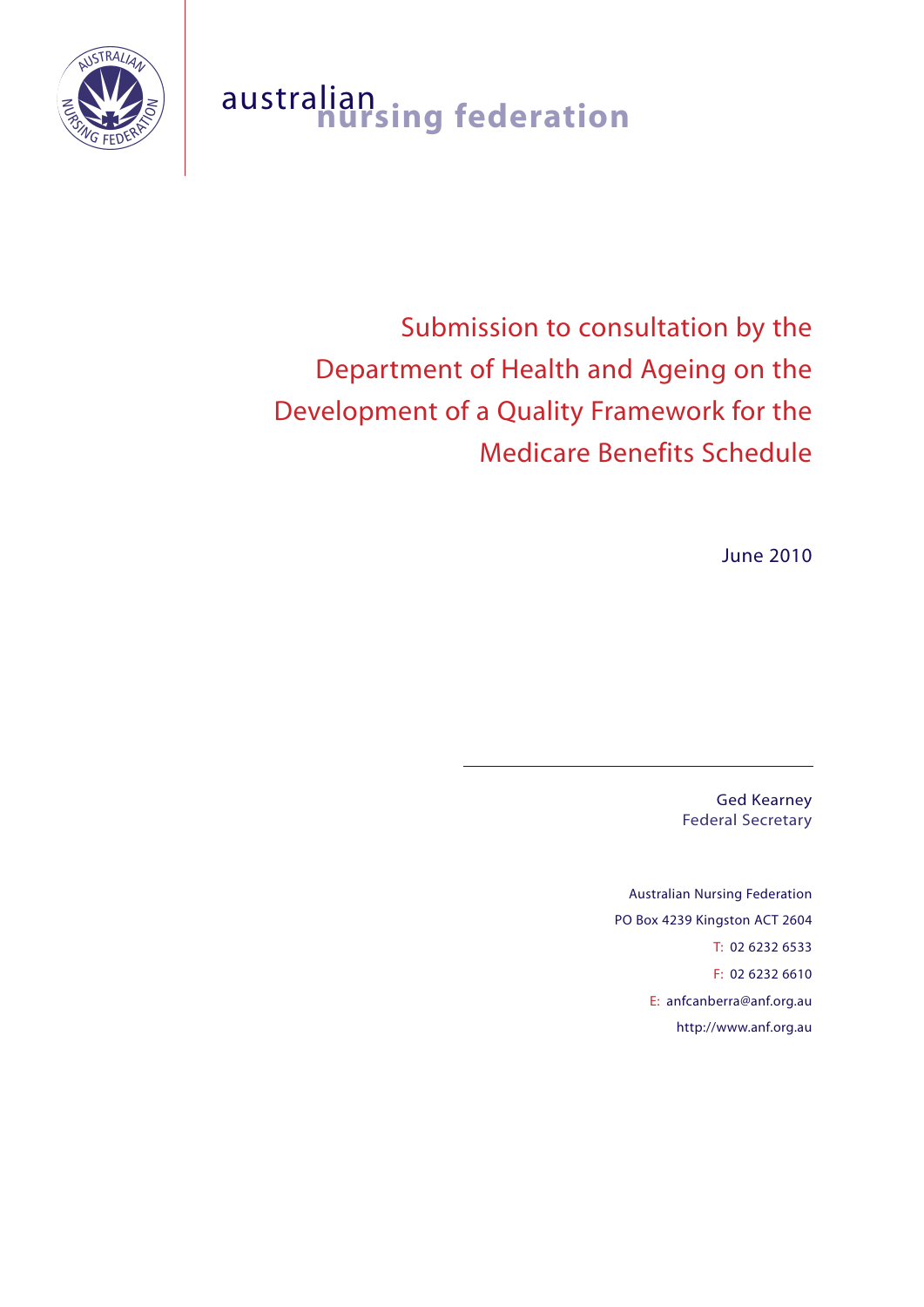## 1. Introduction

The Australian Nursing Federation (ANF) was established in 1924. The ANF is the largest industrial and professional organisation in Australia for nurses and midwives, with Branches in each State and Territory of Australia.

The core business for the ANF is the professional and industrial representation of our members and the professions of nursing and midwifery.

With a membership of over 175,000 nurses and midwives, members are employed in a wide range of enterprises in urban, rural and remote locations in both the public and private health and aged care sectors.

The ANF participates in the development of policy relating to: nursing and midwifery practice, professionalism, regulation, education, training, workforce, and socio-economic welfare; health and aged care, community services, veterans' affairs, occupational health and safety, industrial relations, social justice, human rights, immigration, foreign affairs and law reform.

As the union for the largest group of workers in the health sector the ANF is pleased to provide comment to the Department of Health and Ageing (DoHA) on the development of a quality framework for the Medicare Benefits Schedule (MBS).

## 2. The nursing and midwifery professions and MBS

Nurses and midwives together form the largest health professional group in Australia,<sup>1,</sup> 2 providing health care to people throughout their lifespan, and across all geographical areas of Australia. They practice in: homes, schools, communities, general practice, local councils, industry, offshore territories, aged care, retrieval services, rural and remote communities, Aboriginal and Torres Strait Islander health services, hospitals, the armed forces, universities, mental health facilities, statutory authorities, general businesses, and professional organisations.

As the largest cohort of health professionals within the health and aged care workforce, nurses and midwives play a central role in most areas of the Australian health care system which access MBS funding. In particular, two areas of growth for nurses and midwives relevant to MBS funding are: the 2009/10 Federal Budget initiative enabling Nurse Practitioners and eligible midwives to gain access to MBS rebates for their clients; and, the steady increase in numbers of nurses and midwives employed in the General Practice environment since Federal Government incentive funding to do so, in the 2000/01 Federal Budget.

<sup>1</sup> There is a combined total of 244,360 registered and enrolled nurses actually employed in nursing in Australia, with 18,297 of these being midwives. Australian Institute of Health and Welfare 2008. *Nursing and midwifery labour force 2005.* Additional Material. Table 1. Available at http://www.aihw.gov.au/publications/hwl/nmlf05/nmlf05-xx-registered-nurses-clinical-area.xls

<sup>2</sup> Nurses and midwives comprise over 55% of the entire health workforce. Australian Institute of Health and Welfare. 2006. *Australia's Health 2008.* Canberra: AIHW. p 317.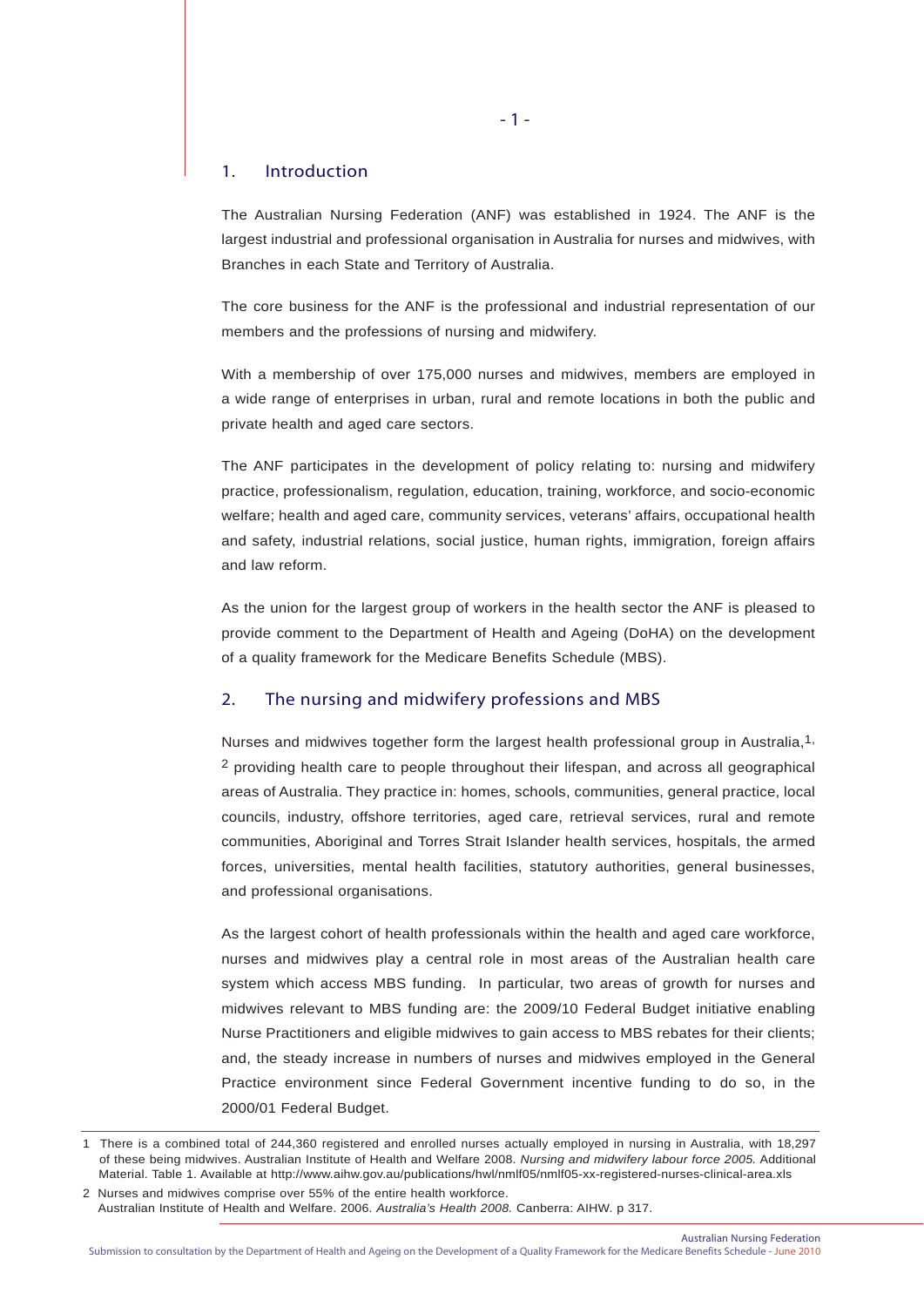In this submission the ANF provides responses from a nursing and midwifery perspective, to some of the issues raised in the Department of Health and Ageing Discussion Paper: *Development of a Quality Framework for the Medicare Benefits Schedule*.

## 3. Advisory Committees

The ANF has noted the formal advisory mechanism within the MBS Quality Framework as consisting of two Departmental advisory committees and one reference committee to provide advice and guidance, namely:

- MBS Quality Framework Reference Committee;
- MBS Quality Framework Expert Advisory Committee; and
- MBS Fee Advisory Committee.

While the ANF was pleased to have previously received an invitation to nominate suitably qualified people to any or all of these committees, we have voiced concern that the overview of the Advisory Committees provided in the discussion paper does not explicitly include a nurse representative. As the largest health professional group, the ANF believes that a nursing stakeholder should be represented on all three advisory committees. The ANF has therefore forwarded nominations for nurses for each of the committees, and reiterates in this submission that, given the significant reliance on services provided by nurses in the Australian health sector, it is vital that nurses are involved at every level of national health policy development.

The ANF also considers that it would be appropriate for the committee structure to include a designated position for Indigenous health services representation.

## 4. New MBS Time-Limited Listing Process

#### *Stage 1: Item submissions*

The ANF agrees that "each new application will require robust clinical support for the proposed item by a relevant health professional organisation". The ANF provides Secretariat services for the Coalition of National Nursing Organisations (CoNNO) which is made up of more than 50 national nursing organisations working together as an alliance to progress professional nursing issues (refer Appendix A). The ANF can facilitate sourcing of the group with the appropriate clinical expertise to provide clinical endorsement. Examples from the CoNNO of groups who could participate in clinical endorsement are: the Australian College of Nurse Practitioners (representing Nurse Practitioners), the Australian Practice Nurses Association (representing general practice nurses) and the Australian College of Mental Health Nurses (representing Mental Health Nurses); and the Australian College of Midwives representing eligible midwives.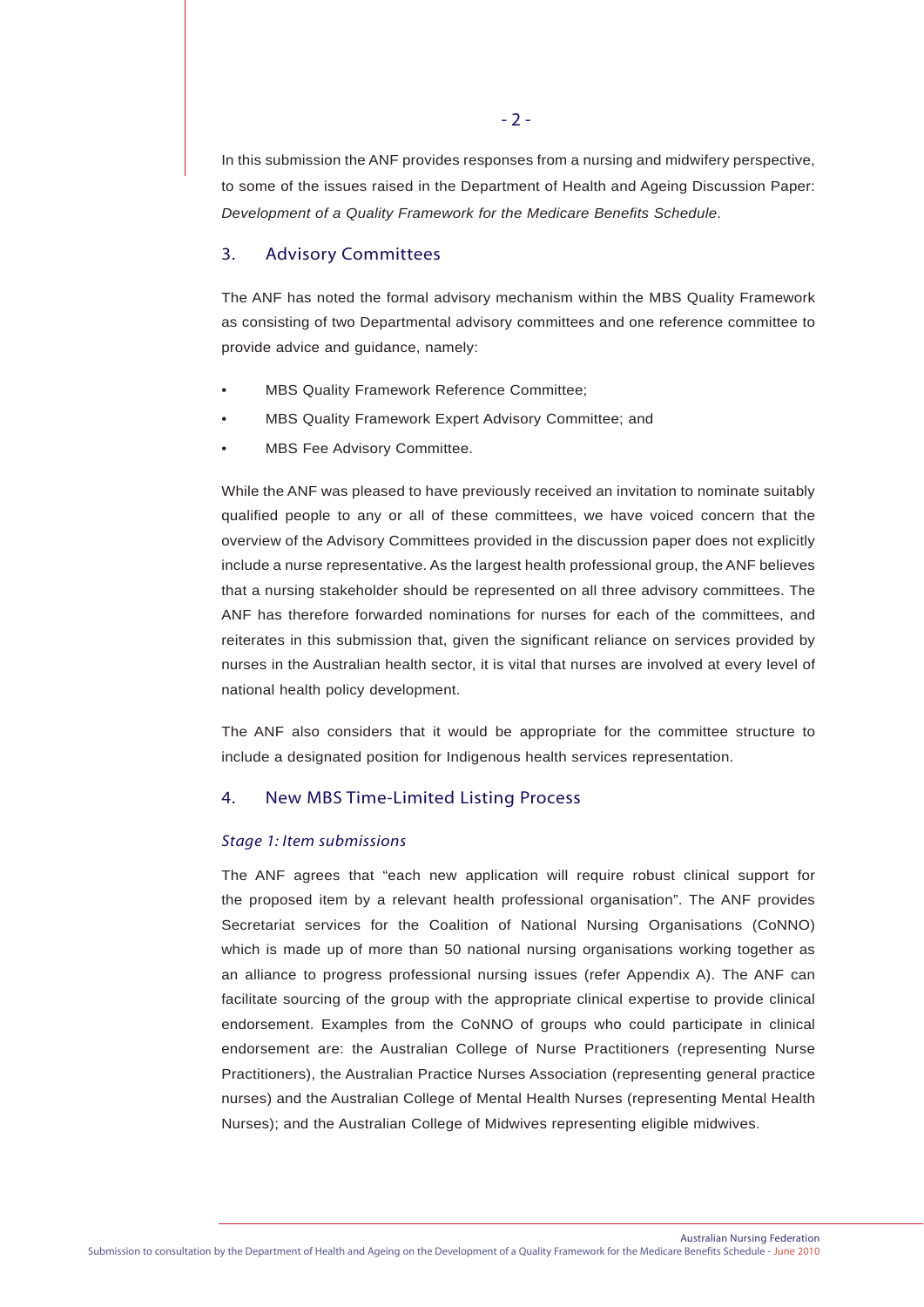Given that nurses and midwives will now have access to MBS listed items it is imperative that nursing and midwifery organisations be included in the list of "relevant health professional organisations" involved in clinical endorsement of applications for a service to be MBS listed.

## *Stage 2: Quality Framework assessment of application*

The pathways for assessment of a service for MBS listing are noted as being either through the Quality Framework process or referral to the Medical Services Advisory Committee (MSAC). It is stated that "one of the key considerations for new items to be listed on the MBS will be an assessment of cost-effectiveness." While cost-effectiveness is an important consideration the ANF stresses that client outcome benefits should be the paramount criterion.

## *Stage 3: Development of an evaluation plan and Schedule fee prior to listing*

The ANF supports the key elements for the evaluation plan as identified in the Discussion paper.

#### *Stage 4: Appraisal of evaluation plan and Schedule fee*

The ANF supports the facility for applicants and other stakeholders to be able to request a review of decisions made concerning time-limited listings for MBS. The ANF agrees that this review process occur before moving to the next stage of providing advice to the Minister *(Stage 5 is formulation of advice to the Minister for Health and Ageing)*.

## *Stage 6: Time-Limited Listing*

The ANF agrees with this step in the process. The inclusion of time-limiting provides a sensible review of a service from the perspective of the health service, the health professional and the consumer of those services. The proposed length of time for timelimited listing is considered to be appropriate to utilise an MBS listed item and to get robust feedback as to client benefit outcomes and cost efficiency.

## *Stage 7: Evaluation following Time-Limited Listing*

The ANF reiterates the need to include, at the very minimum, the clinical groups identified under Stage 1 above, as clinical endorsers, and of their involvement in this evaluation stage.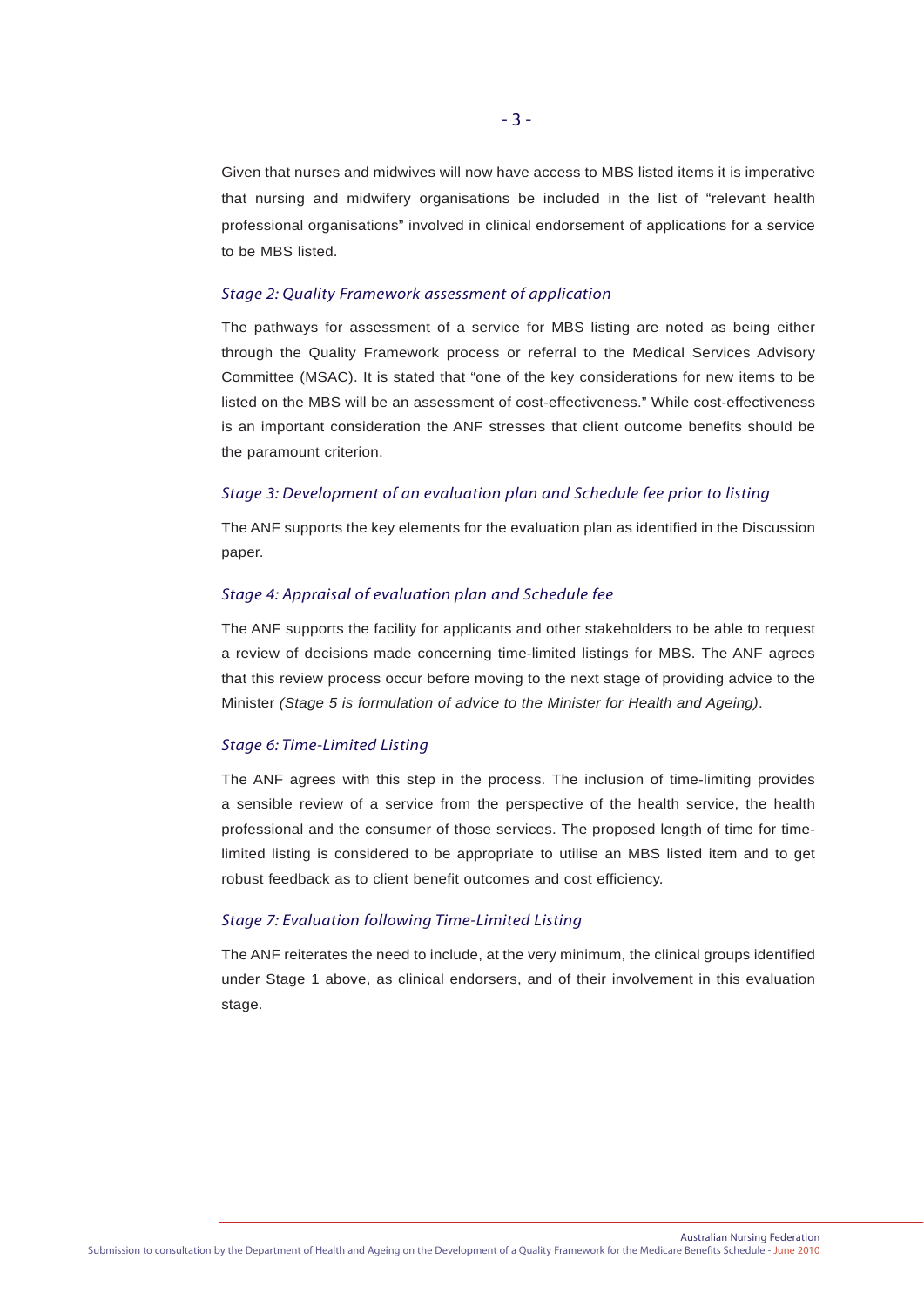## 5. Evaluation of MBS new time-limited items

Responses under this section will follow the format of the "Key questions for stakeholders."

## 5.1 Evaluation requirements and principles

## *Question 1: Are there further principles or ideas the Department should consider in developing a long-term evaluation framework for MBS items?*

The second key principle (on pg 22 of the Discussion paper) should be reworded to read: "designed to be fit-for-purpose (for the consumer and the health professional), with the aim of ensuring that MBS items are evaluated in an efficient and robust manner"

Two additional principles should be:

- Designed to determine the safety of the service in terms of health professional use and as a treatment modality
- Designed to determine the benefits to clients in terms of improved health outcomes

## *Question 2: Do you have experience or expertise you can contribute to the development of a long-term framework for MBS items?*

The ANF has knowledge of contemporary health care issues and has links with all States and Territories to understand the current practices of nurses and midwives.

The ANF and its State and Territory Branches have direct links with workers in the health system to assess when the inclusion of new items might be necessary.

## 6. Framework for reviewing existing MBS items

## 6.1 MBS Review Process

## *Stage 1: Environmental scanning*

With reference to the "Environmental scanning" diagram (on page 25 of Discussion paper) the ANF seeks clarification on a couple of points. Firstly, it is not clear if the term "Advisory Committee Referral" means the "MBS Quality Framework Reference Committee"; and secondly, there is no indication on the diagram of referral of the item to the MBS Fee Advisory Committee.

Australian Nursing Federation Submission to consultation by the Department of Health and Ageing on the Development of a Quality Framework for the Medicare Benefits Schedule - June 2010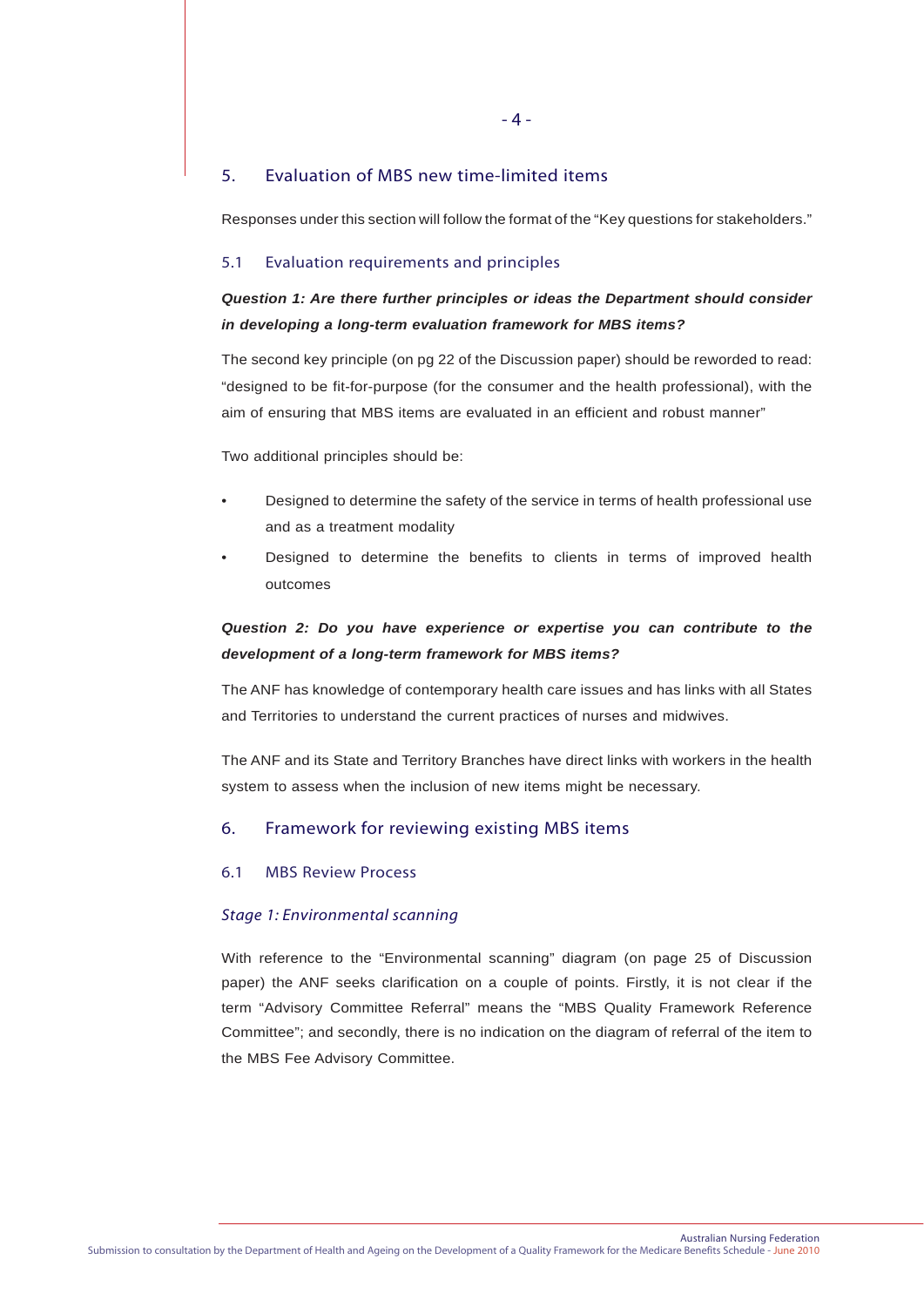## *Question 1: What other mechanisms could be used to identify existing MBS services for further evaluation under the review framework?*

In the same way that it is important to evaluate services existing under the MBS listing, the ANF also considers that the Quality Framework should have the capacity to review the eligibility of new health professional groups for inclusion to have access to MBS rebates for their clients. The environmental scan approach should therefore identify the professional group/s currently providing a service, and if there are other groups who are able to provide this service, and at what cost.

Another issue for the environmental scan is to assess whether the current service providers allow/enable the provision of universal access to all Australian communities.

#### *Question 2: What additional quantitative data analysis might be appropriate?*

The suggested elements for quantitative data analysis are sufficiently broad to cover comparative and trending analysis in service provision and costs between geographical areas and health professional providers.

## *Question 3: What issues should be considered in the public nominations process and is it appropriate for this process to be anonymous?*

The ANF considers that the process should not be anonymous. It should be an open merit-based selection and all representatives should be provided with relevant background knowledge of each other. The community also has a right to have a process which is transparent.

The nominator/s should present an objective, evidence-based view on items or services referred.

## *Stage 2: Prioritising and scoping review activity*

#### *Question 1: What other criteria could be used to prioritise assessments?*

Additional items of criteria for consideration are:

- Geographical impact service providers within a geographical area, for example, remote areas, may need review of items to ensure appropriate health professionals have access to provide front line/emergency care.
- The 'clinical impact' statement should include "contemporary practices of the health professionals" and "context of care".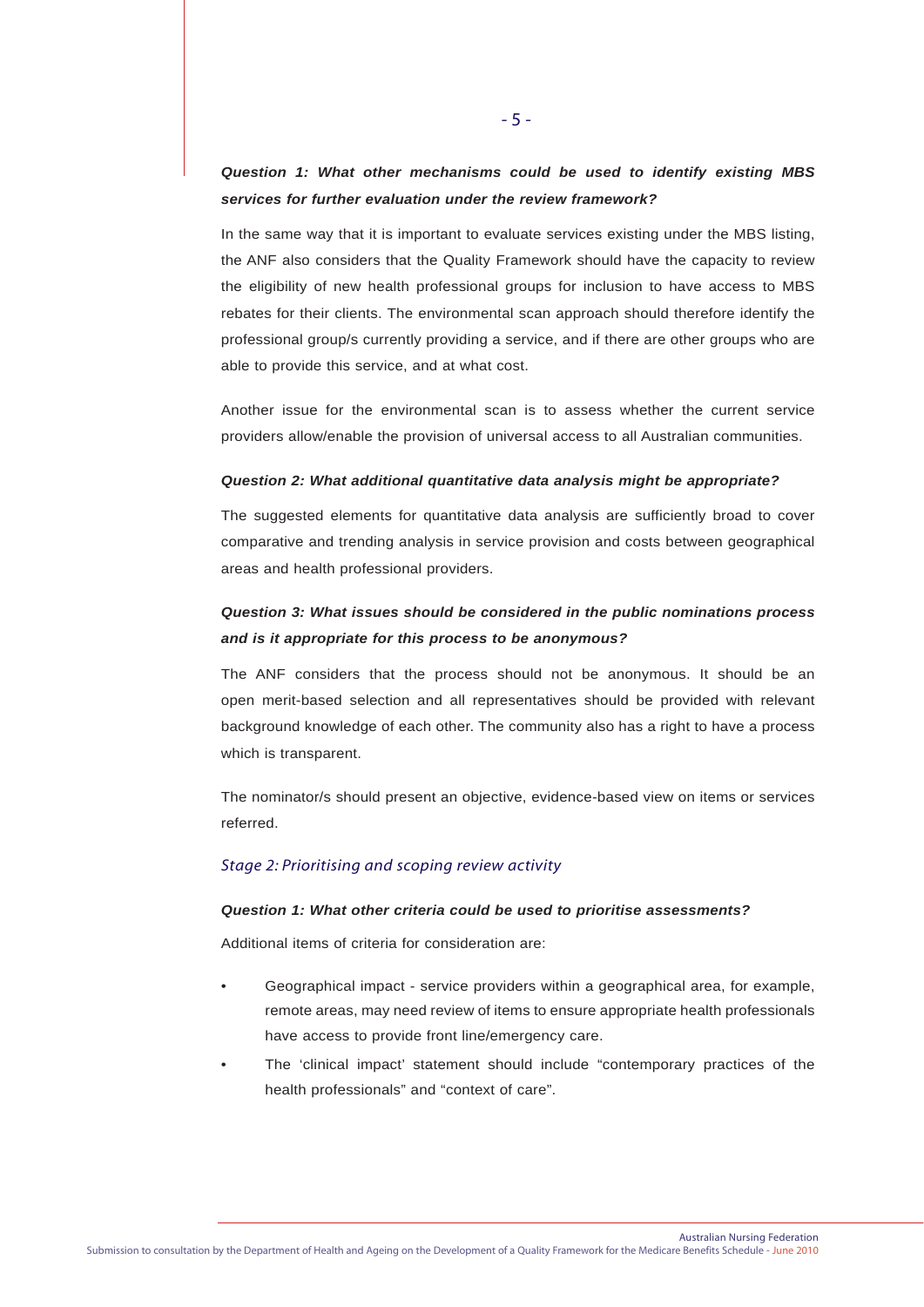## *Question 2: Do you consider any of the listed criteria to be more important than the others?*

It is the view of the ANF that the first three priority items should be:

- Clinical impact
- Quality and safety
- Evidence-based treatment, and

these are of similar importance level.

The rest of the items noted in the Discussion paper could be in any order.

#### *Question 3: What other information should be included in the scoping document?*

The scoping document should also include ongoing reviews to consider changing practices of the professionals over the three to four year life of the MBS listed item. For example, this could be evolving midwifery models of care and the admission to public health care facilities of private patients under the care of Nurse Practitioners and eligible midwives. Other items for inclusion are: changes in disease prevalence; and government policy involving targeted population groups and their specific needs.

## *Stage 3: Review*

#### *Question 1: What other methods could be used to review existing MBS services?*

Other methods which could be used to review existing MBS services are health care consumer surveys and health care provider surveys.

## *Question 2: What alternate data sources (qualitative and quantitative) could inform reviews of existing MBS items?*

A suggestion for alternate data sources is systematic reviews conducted by professional groups, such as the Cochrane Collaboration or, for nursing and midwifery, this could be by The Joanna Briggs Institute.

## 6.2. Review of decisions mechanisms

## *Question 1: What other strategies might be useful in facilitating evidence-based changes in clinical practice?*

Other useful strategies might be:

- review of private hospital insurer data
- review of Health Quality and Complaints Commission data
- Coronial recommendations
- making funding available to initiate research to facilitate possible evidence-based changes.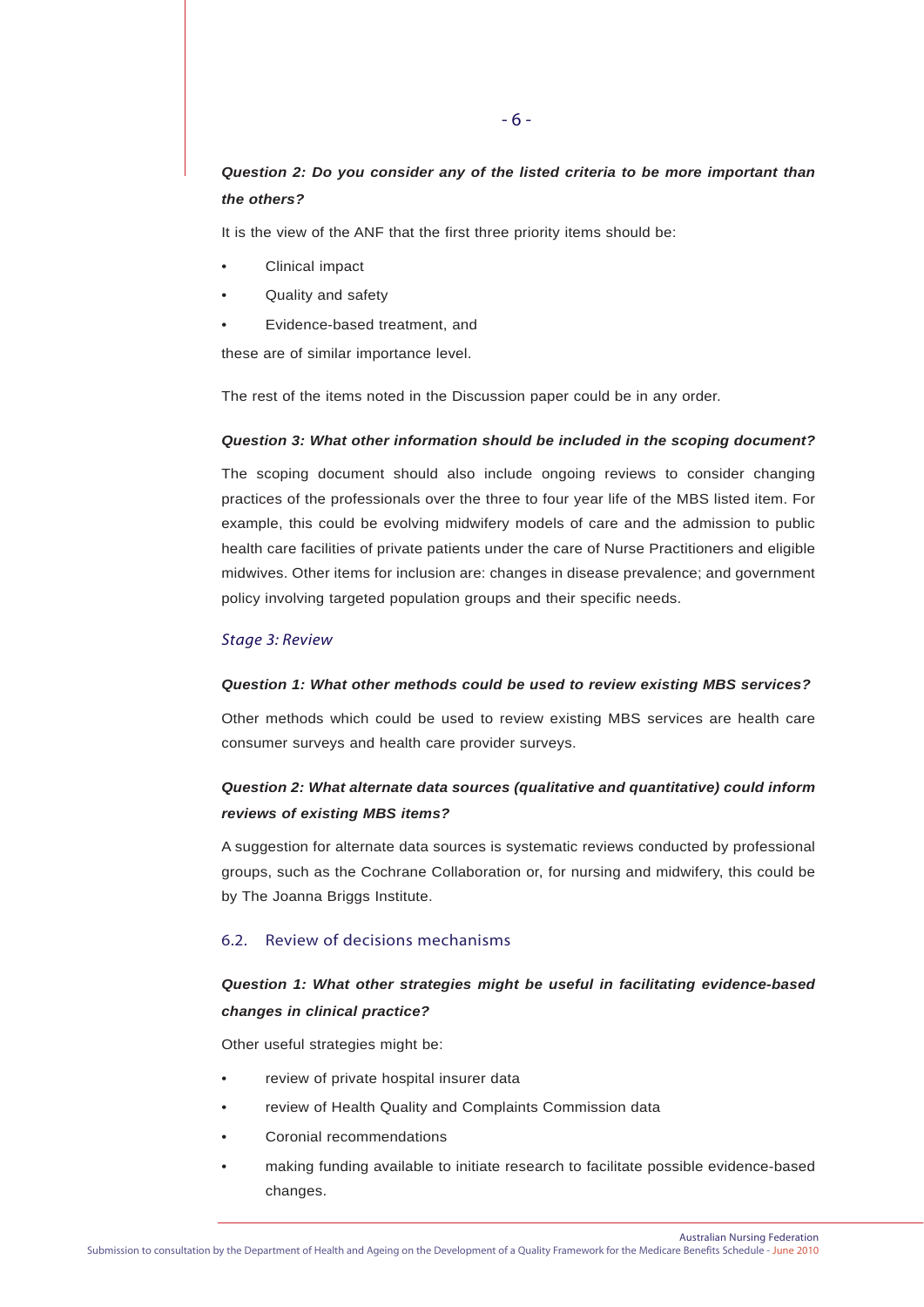#### 6.3. Stakeholder input

## *Question 1: What other ways could stakeholders provide input or participate in the process to review existing items?*

This could be achieved via professional organisations, for example, the ANF, professional colleges, or the ANF in its capacity as Secretariat for the CoNNO.

## 7. Conclusion

The Australian Nursing Federation welcomes the opportunity to provide advice to the Department of Health and Ageing on the development of a quality framework for the Medicare Benefits Schedule (MBS). While Nurse Practitioners and eligible midwives will only commence accessing MBS items towards the end of this year, nurses and midwives more broadly play a critical role in most areas of the Australian health care system which access MBS funding. Given this involvement, and the significant reliance on services provided by nurses in the Australian health sector, it is vital that nurses are involved in national policy development relating to the MBS processes.

As the Australian union representing over 175,000 nurses and midwives, the ANF looks forward to contributing to the on-going development and evaluation of the MBS Quality Framework. The ANF considers that the use of this Framework should improve the safety and quality of outcomes of health care delivered under the MBS items.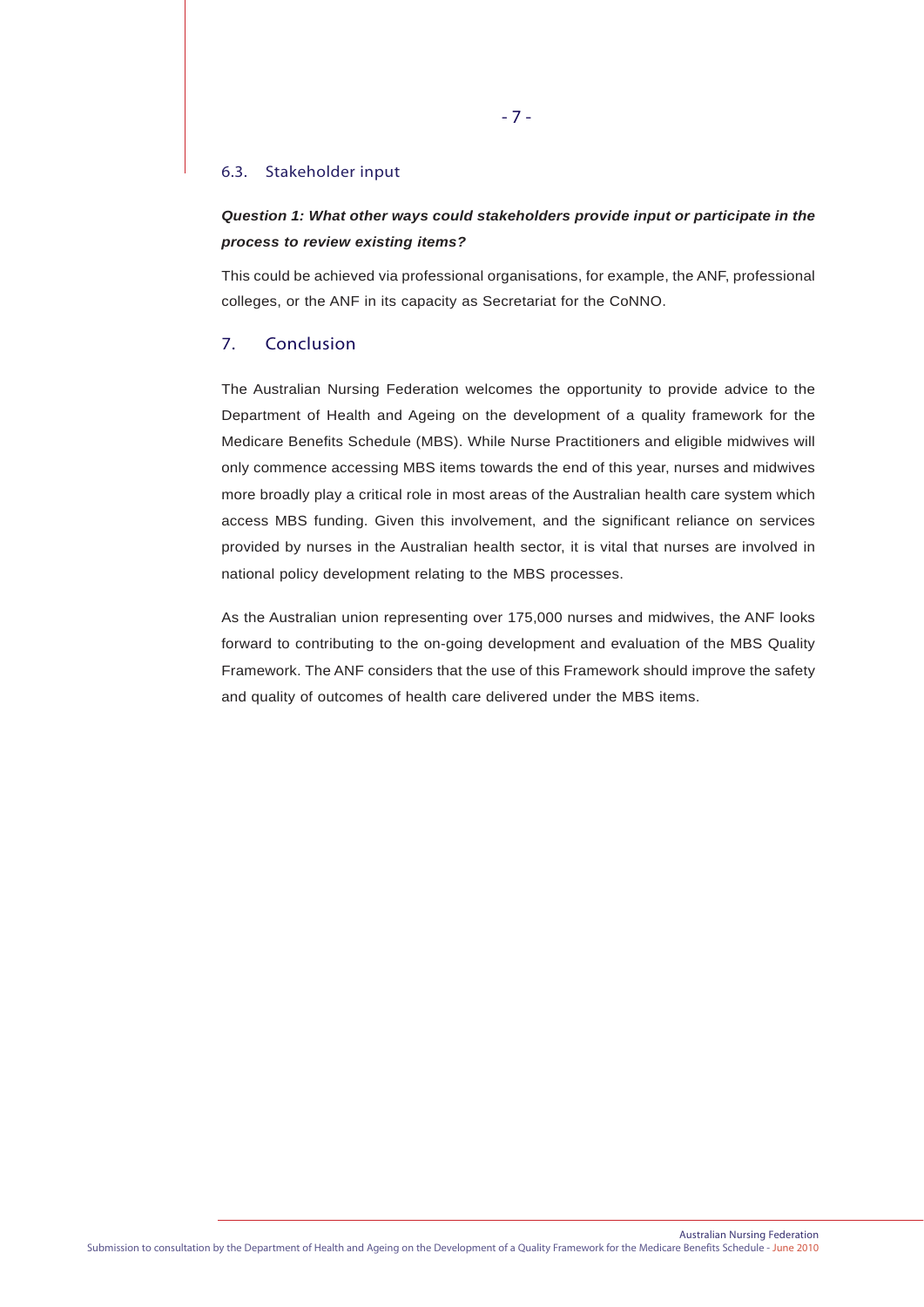

Australasian Cardiovascular Nursing College (ACNC) Australasian Hepatology Association (AHA) Australasian Neuroscience Nurses' Association (ANNA) Australasian Rehabilitation Nurses Association (ARNA) Australasian Sexual Health & HIV Nurses Association Inc (ASHHNA) Australian and New Zealand Urological Nurses Society (ANZUNS) Australian and New Zealand Society for Vascular Nurses (ANZSVN) Australian Association of Maternal Child & Family Health Nurses (AAMCFHN) Australian Association of Stomal Therapy Nurses Inc (AASTN) Australian College of Critical Care Nurses Ltd (ACCCN) Australian College of Holistic Nurses Inc (ACHN) Australian College of Mental Health Nurses Inc. (ACMHN) Australian College of Neonatal Nurses (ACNN) Australian College of Nurse Practitioners (ACNP) Australian College of Operating Room Nurses (ACORN) Australian College of Children and Young People's Nurses (ACCYPN) Australian Diabetes Educators Association (ADEA) Australian Faith Community Nurses Association Inc Australian Infection Control Association (AICA) Australian Nurse Teachers Society Inc (ANTS) Australian Nurses for Continence (ANFC) Australian Nursing Federation (ANF) Australian Ophthalmic Nurses Association Inc Australian Orthopaedic Nurses Association NSW Australian Practice Nurses Association (APNA) Australian Women's Health Nurse Association (AWHNA) Australian Wound Management Association (AWMA) Cancer Nurses Society of Australia (CNSA) College of Emergency Nursing Australasia Ltd (CENA) Community Nurse Audiometrists Association Inc (CNAA) Congress of Aboriginal and Torres Strait Islander Nurses (CATSIN) Council of Deans of Nursing & Midwifery (Aust & New Zealand) (CDNM)